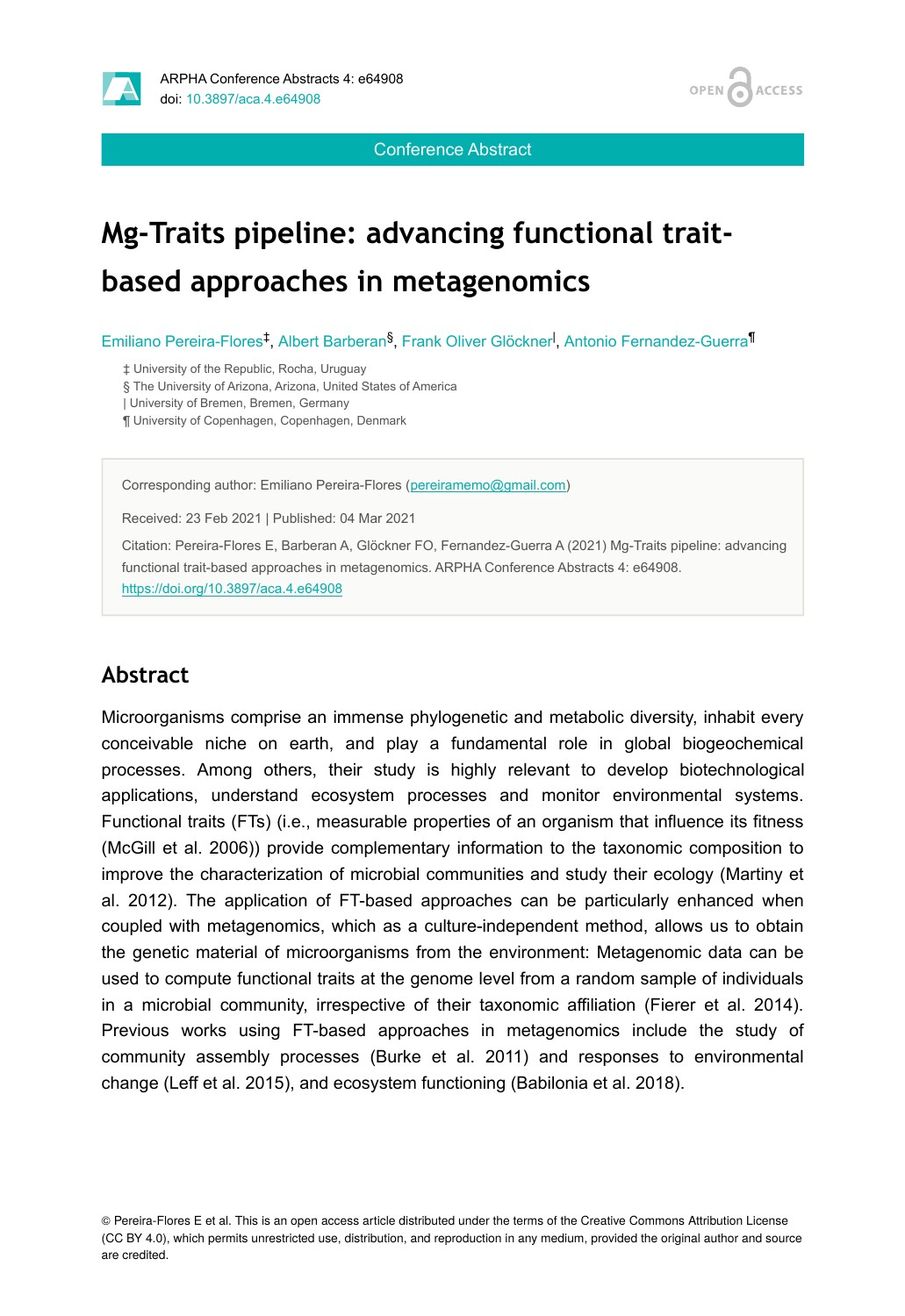In this work, we present the Metagenomic Traits pipeline: Mg-Traits. Mg-Traits is dedicated to the computation of 25 (and counting) functional traits in short-read metagenomic data, ranging from GC content and amino acid composition to functional diversity and average genome size (see Fig. 1). As an example application, we used the Mg-Traits pipeline to process the 139 prokaryotic metagenomes of the TARA Oceans data set (Sunagawa et al. 2015). In this analysis, we observed that the computed metagenomic traits track community changes along the water column, which denote microorganisms' environmental adaptations.



#### Figure 1. doi

**Mg-Traits pipeline.** The 25 metagenomic traits computed by the Mg-Traits pipeline are divided into four different groups. The first includes the metagenomic traits computed at the nucleotide level: (1) GC content, (2) GC variance, and (3) Tetranucleotide frequency. The second group includes the traits obtained from the open reading frame (ORF) sequence data: (4) ORFs to Base Pairs (BPs) ratio, (5) Codon frequency, (6) Amino acid frequency, and (7) Acidic to basic amino acid ratio. The third group is based on the functional annotation of the ORF amino acid sequences. The first 12 metagenomic traits (from 8 to 19 in the figure) comprise the composition, diversity, richness, and percentage of annotated genes for three different sets of genes: Pfam ([https://pfam.xfam.org](https://pfam.xfam.org/)), Resfam [\(http://www.dantaslab.org/re](http://www.dantaslab.org/resfams) [sfams](http://www.dantaslab.org/resfams)), and Biosynthetic Gene Cluster (BGC) domains ([https://doi.org/10.1101/](https://doi.org/10.1101/2021.01.20.427441) [2021.01.20.427441\)](https://doi.org/10.1101/2021.01.20.427441). Additionally, this group includes (20) the percentage of transcription factors (TFs) and (21) the average genome size (AGS). Lastly, in the fourth group are included the taxonomy-related metagenomic traits: (22) average copy number of 16S rRNA genes (ACN), taxonomic (23) composition, (24) diversity, and (25) richness.

Mg-Traits allows the systematic computation of a comprehensive set of metagenomic functional traits, which can be used to generate a functional and taxonomic fingerprint and reveal the predominant life-history strategies and ecological processes in a microbial community. Mg-Traits contributes to improving the exploitation of metagenomic data and facilitates comparative and quantitative studies. Considering the high genomic plasticity of microorganisms and their capacity to rapidly adapt to changing environmental conditions, Mg-Traits constitutes a valuable tool to monitor environmental systems.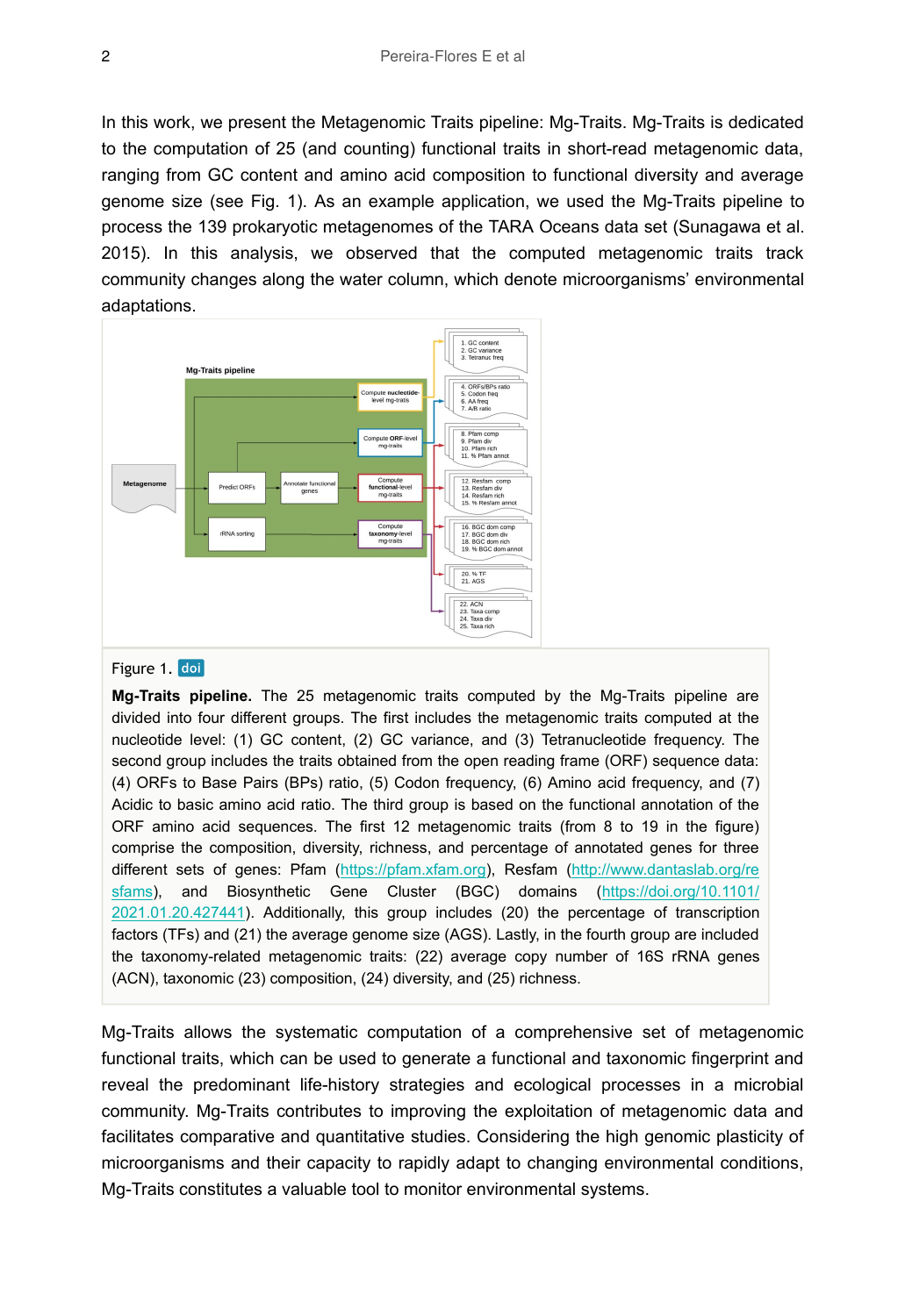The Mg-Traits pipeline is available at [https://github.com/pereiramemo/metagenomic](https://github.com/pereiramemo/metagenomic_pipelines) [\\_pipelines.](https://github.com/pereiramemo/metagenomic_pipelines) It is programmed in AWK, BASH, and R, and it was devised using a modular design to facilitate the integration of new metagenomic traits.

# **Keywords**

Bioinformatics: Metagenomics; Functional Traits; Microbial Ecology; Environmental **Monitoring** 

# **Presenting author**

Emiliano Pereira Flores

## **Presented at**

1st DNAQUA International Conference (March 9-11, 2021)

# **References**

- Babilonia J, Conesa A, Casaburi G, Pereira C, Louyakis AS, Reid RP, Foster JS (2018) Comparative Metagenomics Provides Insight Into the Ecosystem Functioning of the Shark Bay Stromatolites, Western Australia. Frontiers in microbiology 9: 1359. [https://](https://doi.org/10.3389/fmicb.2018.01359) [doi.org/10.3389/fmicb.2018.01359](https://doi.org/10.3389/fmicb.2018.01359)
- Burke C, Steinberg P, Rusch D, Kjelleberg S, Thomas T (2011) Bacterial Community Assembly Based on Functional Genes Rather than Species. *Proc Natl Acad Sci USA*  108 (34): 14288‑14293. [In English].<https://doi.org/10.1073/pnas.1101591108>
- Fierer N, Barberán A, Laughlin DC (2014) Seeing the forest for the genes: using metagenomics to infer the aggregated traits of microbial communities. Frontiers in microbiology 5: 614.<https://doi.org/10.3389/fmicb.2014.00614>
- Leff JW, Jones SE, Prober SM, Barberán A, Borer ET, Firn JL, Harpole WS, Hobbie SE, Hofmockel KS, Knops JMH, McCulley RL, La Pierre K, Risch AC, Seabloom EW, Schütz M, Steenbock C, Stevens CJ, Fierer N (2015) Consistent responses of soil microbial communities to elevated nutrient inputs in grasslands across the globe. Proceedings of the National Academy of Sciences of the United States of America 112 (35): 10967‑72.<https://doi.org/10.1073/pnas.1508382112>
- Martiny AC, Treseder K, Pusch G (2012) Phylogenetic conservatism of functional traits in microorganisms. The ISME journal 7 (4): 830-8. [https://doi.org/10.1038/ismej.](https://doi.org/10.1038/ismej.2012.160) [2012.160](https://doi.org/10.1038/ismej.2012.160)
- McGill BJ, Enquist BJ, Weiher E, Westoby M (2006) Rebuilding community ecology from functional traits. Trends in ecology & evolution 21 (4): 178‑85. [https://doi.org/](https://doi.org/10.1016/j.tree.2006.02.002) [10.1016/j.tree.2006.02.002](https://doi.org/10.1016/j.tree.2006.02.002)
- Sunagawa S, Coelho LP, Chaffron S, Kultima JR, Labadie K, Salazar G, Djahanschiri B, Zeller G, Mende DR, Alberti A, Cornejo-Castillo FM, Costea PI, Cruaud C, d'Ovidio F,